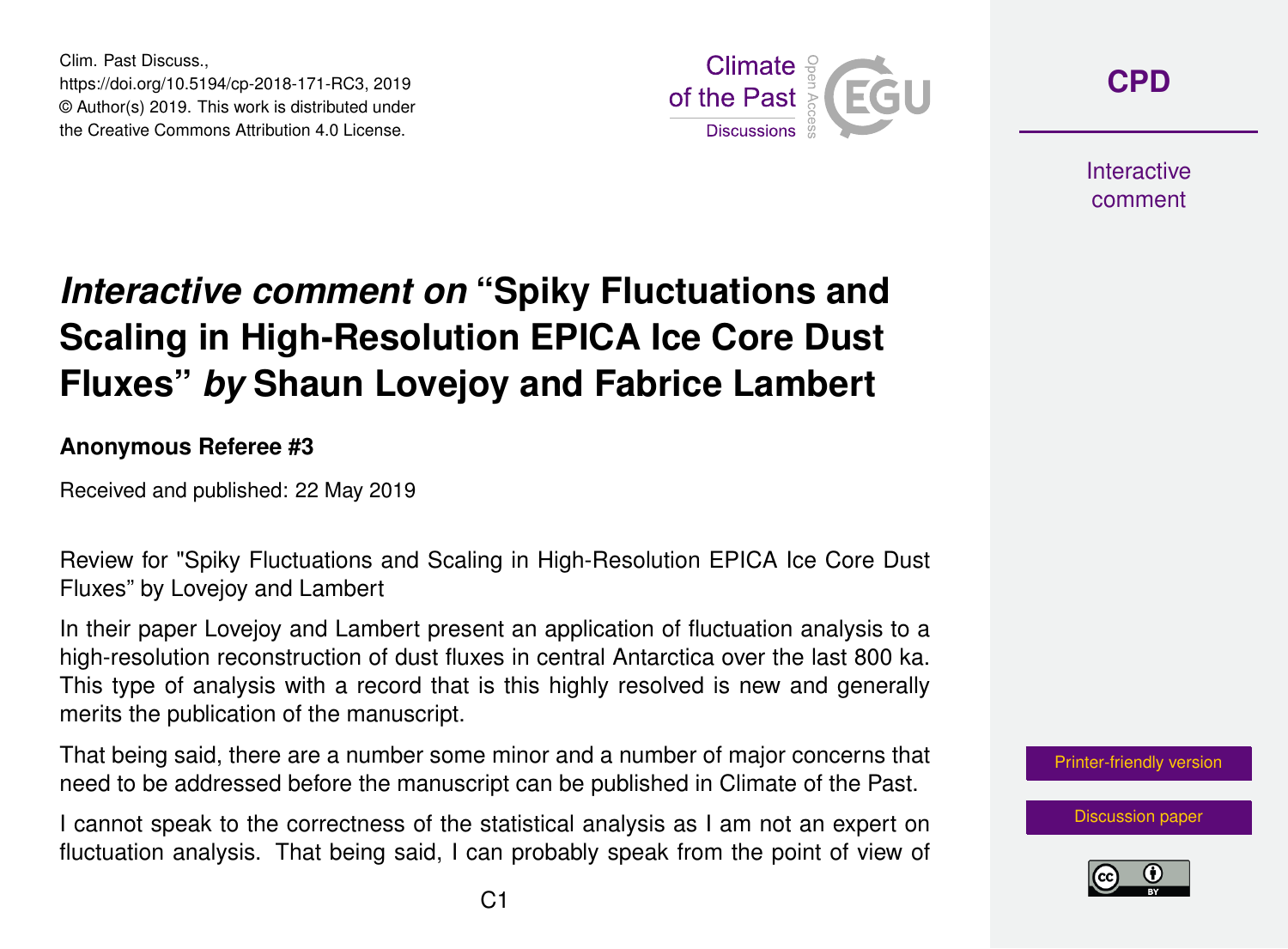a large fraction of the potential readers of a Climate of the Past paper: I found the description of the method reasonably approachable. Personally, I would have liked to get more intuition for the method, its results and its possible applicability to other paleoclimate records.

Overall, the paper could be improved greatly by adding more discussion of the methods, their results and their interpretation. At present the paper focuses a lot on the listing of the results of the different statistical analysis. This takes away from the potential interest of both the method and the results to the wider paleo-climate community.

One major concern is, that the manuscript is lacking a clear description of the data set that has been used, the way it was generated, and how this affects the analysis presented here. I know that this description is given in the original publication. Nevertheless, I think this is a vital point given that Lambert et al. (2012) state to keep the generation of the dust flux reconstruction in mind when interpreting its variance as it is affected by the assumptions and corrections that were involved.

One other major concern that I have is, that the interpretation of the, I think interesting, results unfortunately seems to be ad-hoc and not very thoroughly argued. From my reading of the previously rejected version of this paper and its reviews this point has only been improved marginally. To strengthen the manuscript and make it more suitable for Climate of the Past, I hope the authors extent the discussion of the results both in comparison with other studies and in terms of their paleo-climatological interpretation.

The discussion and the results sections are completely lacking any information on the uncertainties of the obtained results. The large variability of the results between the different glacial/interglacial cycles indicates to me, that the results might not be very robust. One further observation that I made is that in many Figures the authors omit error or variability indications "for the sake of clarity" which I think is a poor choice. Additionally, the analysis is hinged upon a number of assumptions that are not justified in the text. Specifically, the slopes used for the breakpoint analysis and the range of

## **[CPD](https://www.clim-past-discuss.net/)**

Interactive comment

[Printer-friendly version](https://www.clim-past-discuss.net/cp-2018-171/cp-2018-171-RC3-print.pdf)

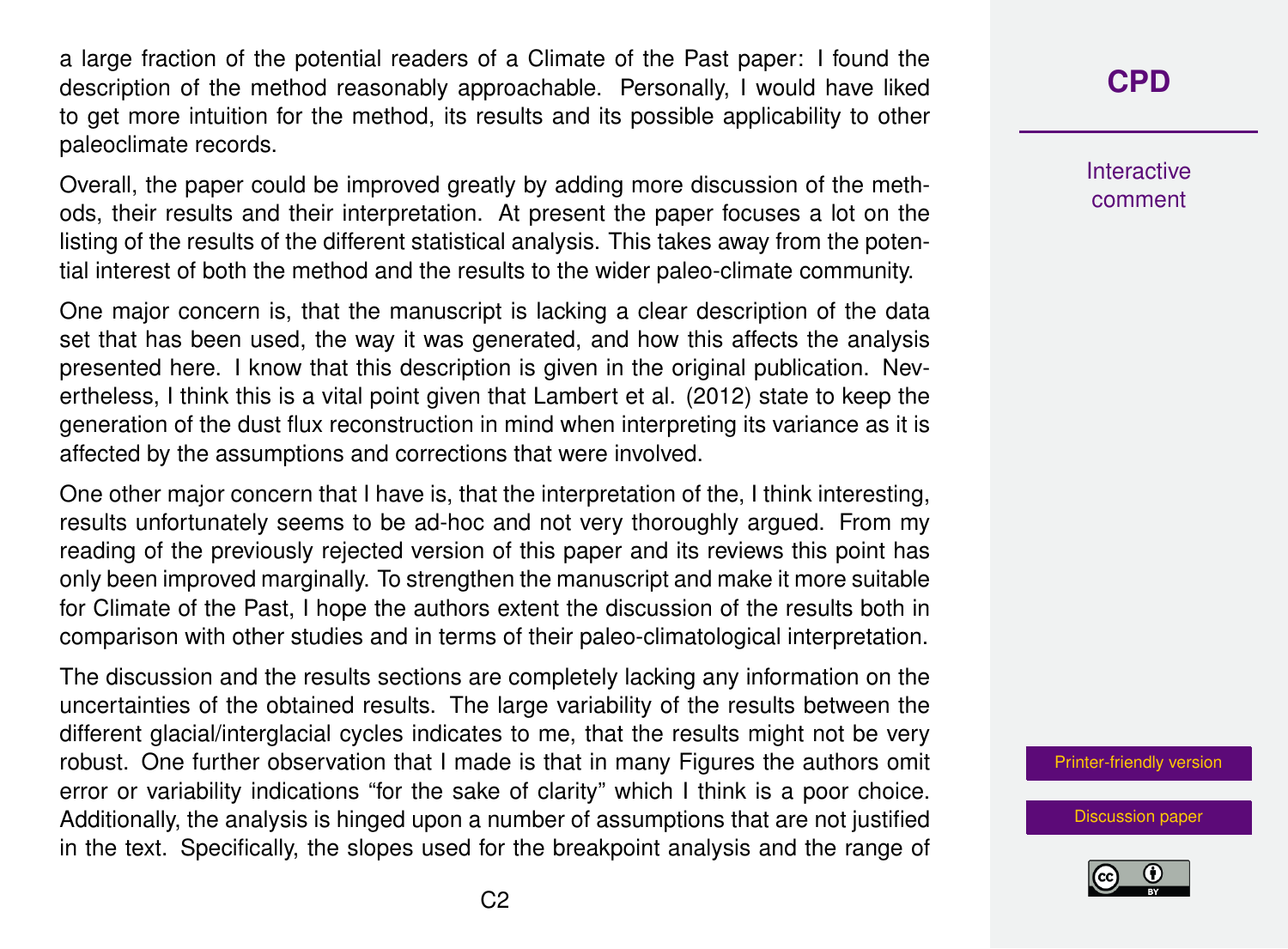C3

P4 L 24: extra comma between "compare" and "the"

time scales used for the fluctuation analysis. The influence of these choices on the results needs to be shown and clearly discussed.

Specific comments:

Abstract:

P1 L17: The dataset has only a maximum resolution of 5 years. How can fluctuations on the one-year time scale be resolved. Please rephrase.

P1 L24-27: The logic of this sentence is not clear. Please rephrase.

P1 L27f: Why do they suggest this?

Introduction:

P2 L12-15: Please state that you refer to the temperature proxy time series, and also mention that this is a proxy, not a temperature in the strict sense.

P2 L23-27: Please consider explaining why the macro weather to climate transition timescale is important.

Method:

P3 L15: ... the spectrum is the Fourier transform...

P3 L24-26: It is unclear why due to scale invariance, the results from the dust fluxes can be transferred to the temperature proxies if they are affected by different climatic mechanisms.

P3 L26: The analysis in the "future publication" should more thoroughly be discussed here, especially as you present results from it, or alternatively only be mentioned in the outlook. In my experience these "future publications" unfortunately often do not manifest themselves.

**Interactive** comment

**[CPD](https://www.clim-past-discuss.net/)**

[Printer-friendly version](https://www.clim-past-discuss.net/cp-2018-171/cp-2018-171-RC3-print.pdf)

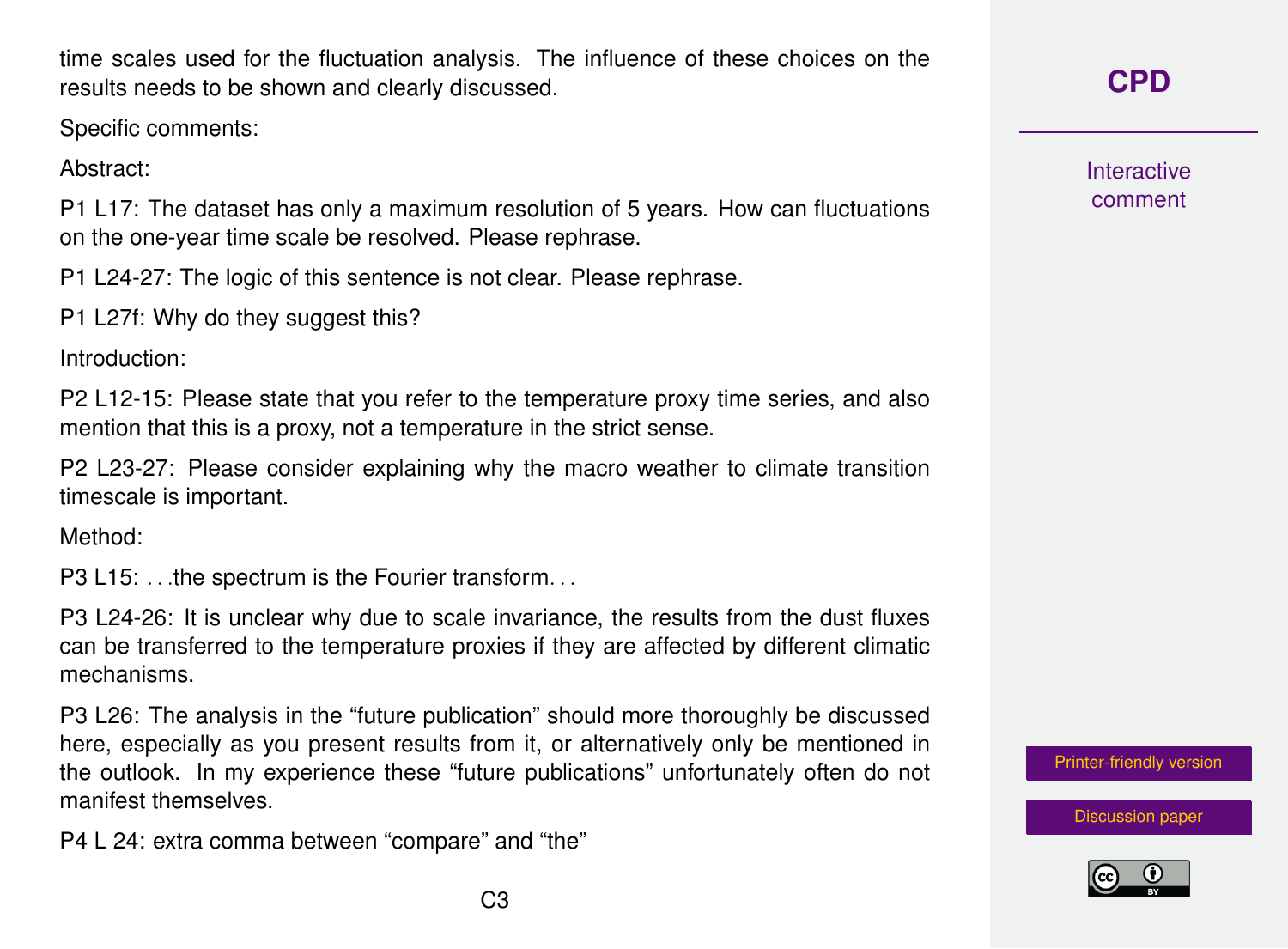Results:

The data set description should be in the Data + Methods section and more time should be spent describing the dataset used as pointed out above

P25 L27: With the strong emphasis that is put on the number of datapoint and their sampling frequency throughout the manuscript, the numbers should add up. Generally, this information is not strictly necessary for the paper and could be safely removed. Especially in light of the fact that the dust flux reconstruction is a combination of a multitude of measurements and ice flow modelling.

P7 L1: Water isotopes cannot be assigned to one particular atmospheric variable either, even though they are often used to reconstruct Temperature. Please consider rephrasing

P7 L5ff: Please consider mentioning the recent publications by Markle et al (2018) and Schüpbach et al. (2018) that deal with this the relation of en-route washout and aerosol deposition on the ice sheets more quantitively.

P7 L19: There is no red line in the Figures.

P8 L7f: The unit of the spectral amplitude of the log-transformed fluxes is wrong.

P8 L10f: Consider moving the comparison of the spectral densities with the results of the fluctuation analysis to after their introduction or to the discussion section.

P8 L13ff: This list of scaling exponents is completely irrelevant here and should be removed for clarity.

P8 L14f: It is unclear why this supports the use of dust as a proxy for atmospheric variability. Please clarify.

P8 L 25-30: The results presented here are very hard to follow. Please consider reformulating.

**[CPD](https://www.clim-past-discuss.net/)**

Interactive comment

[Printer-friendly version](https://www.clim-past-discuss.net/cp-2018-171/cp-2018-171-RC3-print.pdf)

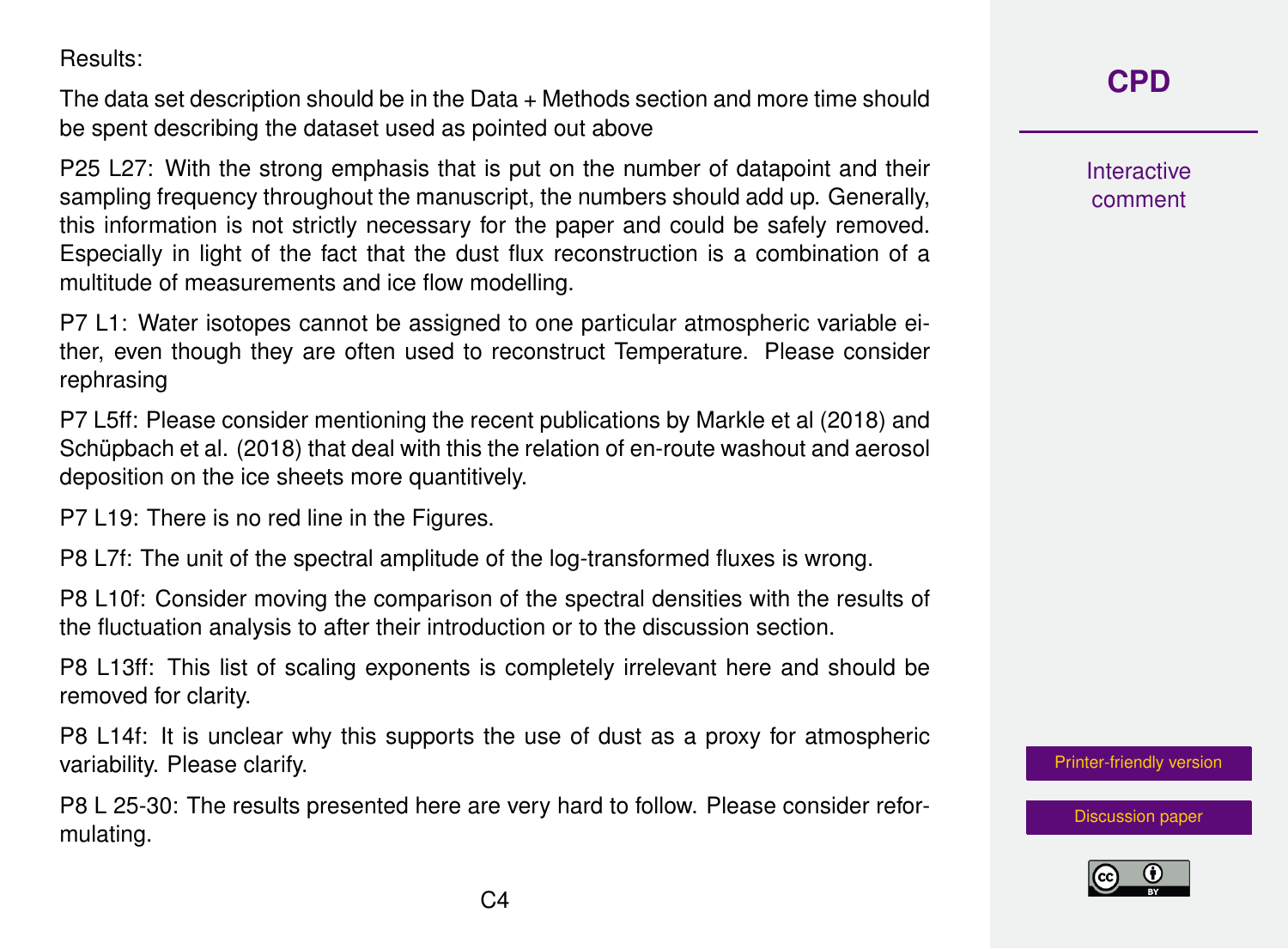P9 L1: Whether the Haar fluctuations of the dust flux have simple interpretations is not shown in the Figure but is rather a matter of taste and should be left to the reader to decide. Please reformulate or remove this statement.

P9 L6f: After spending a lot of time describing and interpreting the spectral analysis in the previous section the description here is rather short. As the fluctuation analysis is the main focus of this study the authors should spent more time describing their results and leading the uninitiated reader through them.

P9 L4: "positive definite" seems to be the wrong phase here, consider replacing with "always positive" or similar.

P9 L18: Why is it important that the value is similar to those obtained from other ice cores. Please move all comparisons to other studies to the discussion clarify the interpretation and relevance.

P9 L20: This statement is somewhat superfluous: If the dust fluxes are not log-normally distributed due to the occurrence of large spikes, their logarithm will not be normally distributed.

P9 L24: Please move the interpretation and the relevance for tipping point analysis to the discussion and consider expanding on this point if you think it is an important application.

P9 L30f: Strictly, the statement that the scaling spectrum is the underlying behavior is an assumption and has not been shown in this study. Even though this a reasonable assumption, consider rephrasing.

P10 L4f: Please clearly state that any of the stacking approaches assume that all the glacial cycles and their sub phases are realizations of the same underlying process.

P10 L20ff: The start of this paragraph makes the reader expect spectra averaged over the different cycles. Please consider rephrasing and more extensively introducing the Figure.

**[CPD](https://www.clim-past-discuss.net/)**

Interactive comment

[Printer-friendly version](https://www.clim-past-discuss.net/cp-2018-171/cp-2018-171-RC3-print.pdf)

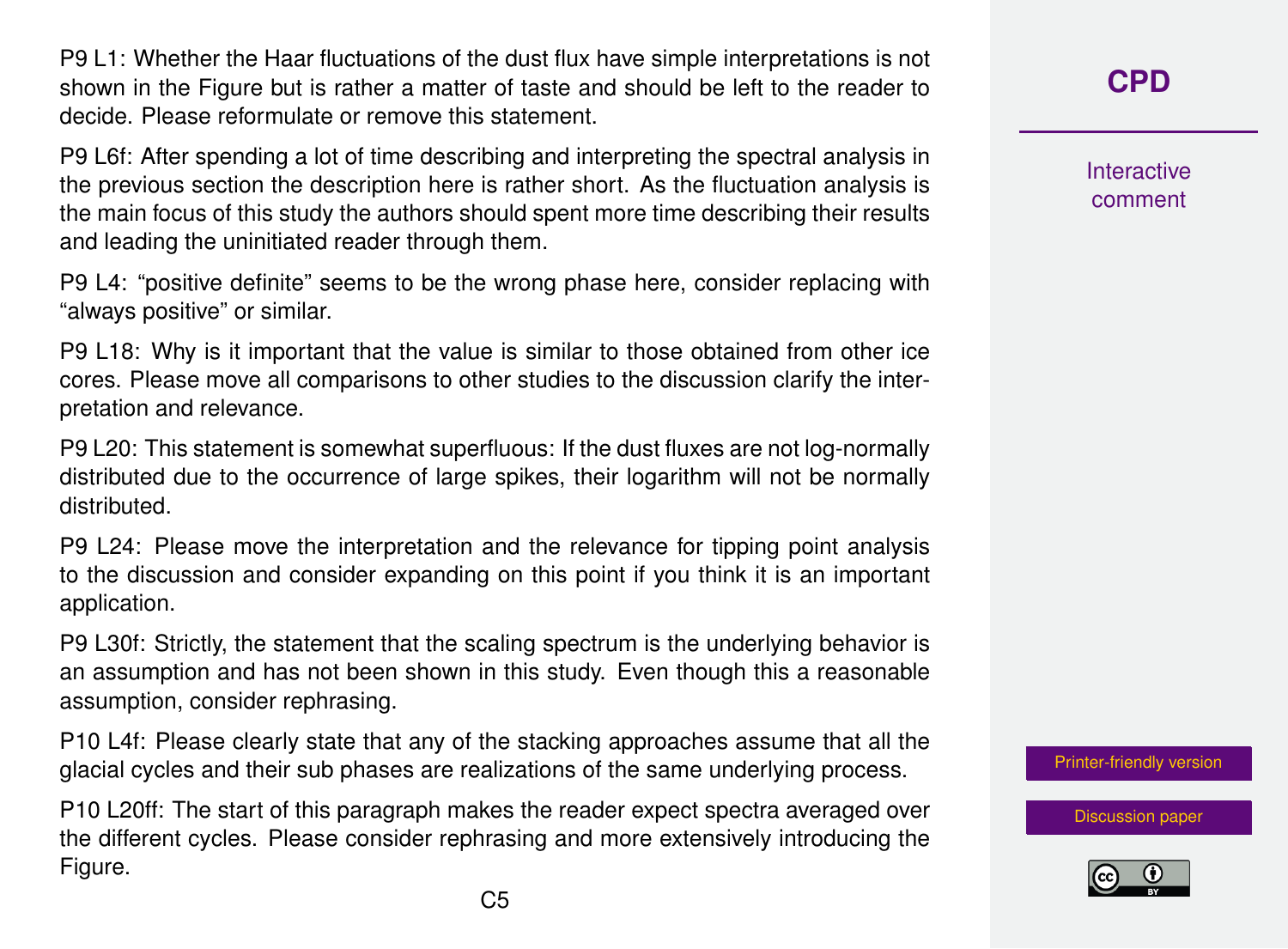P10 L29ff: The Figure indicates a slope of 0.35, not 0.25 as mentioned in the text. More importantly it is entirely unclear why the authors choose to set the slopes before and after the transition as constants and then only fit the transition time scale. The effect of the chosen values on the presented results needs to be clearly discussed and the uncertainty of the results are missing completely from the text. I strongly urge the authors to do a proper breakpoint and error analysis.

P11 L5-9: As the other method is arguably only slightly more objective than the breakpoint inference by hand, please consider removing this entire section.

P11 L20f: I suggest that the authors remove a couple of lines from the figure for clarity instead of the uncertainties or find a different way of visualizing the results.

P11 L23: Please state why this exact time range was chosen.

P12 L10: There is nothing black in Figure 12, please correct.

P12 L18-21: Consider moving this sentence to the beginning of the paragraph to make it easier for the reader to follow the results.

Discussion:

P13 L7-9: You do not perform any significance analysis, so please reformulate this statement. Also please discuss why the lack of power around the obliquity cycle is surprising.

P13 L28-32: Is there any supporting evidence for the glacier variability?

P14 L1: If A reflects the amplitude of the variance a change indicates only a change in the variability, not in their overall abundance, please reformulate.

P14 L14-17: Please discuss this statement in the context of recent proxy and model studies that indicate fast Southern Hemisphere circulation changes during DO events. (Markle et al. 2016, Buizert et al. 2018, Pedro et al. 2018).

**[CPD](https://www.clim-past-discuss.net/)**

**Interactive** comment

[Printer-friendly version](https://www.clim-past-discuss.net/cp-2018-171/cp-2018-171-RC3-print.pdf)

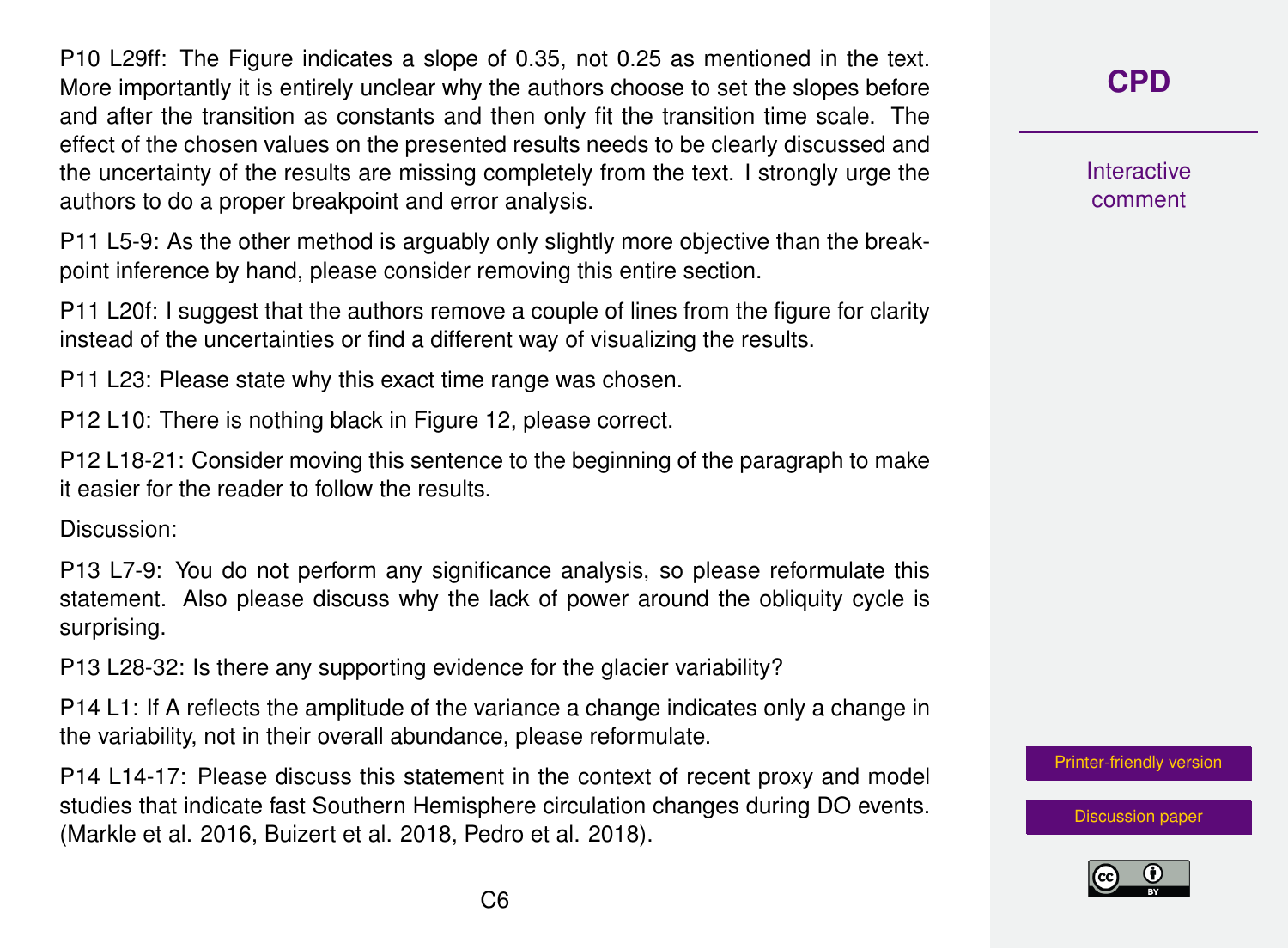P14 L24: Only ice cores have the intrinsic property that they become less resolved with increasing depth and thus age. Sediment cores are not affected by this. Please reformulate.

P14 L30: The paper does not show that the data neither over-samples nor smoothes. Please either add this to the paper or remove this statement.

P15 L24: The reduction to the characterization of the different phase is a decision that the authors take, not an intrinsic property or the result of some analysis. Please reformulate this statement.

P15 L25: Missing dot between "A" and "We"

P15 L 26f: How is the variability of the dust flux at Dome C connected to the "activity" of the Patagonian ice sheet. Please extent and clarify this argument.

Figures:

6b: The units for the axis are wrong.

11: I suggest that the authors remove a couple of lines from the figure for clarity instead of the uncertainties or find a different way of visualizing the results.

Cited literature:

Buizert, C. et al. (2018), Abrupt ice-age shifts in southern westerly winds and Antarctic climate forced from the north, Nature, doi:10.1038/s41586-018-0727-5.

Lambert, F. et al. (2012), Centennial mineral dust variability in high-resolution ice core data from Dome C, Antarctica, Climate of the Past, doi:10.5194/cp-8-609-2012.

Markle, B. R. et al. (2016), Global atmospheric teleconnections during Dansgaard-Oeschger events, Nature Geoscience, doi:10.1038/ngeo2848.

Markle, B. R. et al. (2018), Concomitant variability in high-latitude aerosols, water isotopes and the hydrologic cycle, Nature Geoscience, doi:10.1038/s41561-018-0210**[CPD](https://www.clim-past-discuss.net/)**

Interactive comment

[Printer-friendly version](https://www.clim-past-discuss.net/cp-2018-171/cp-2018-171-RC3-print.pdf)